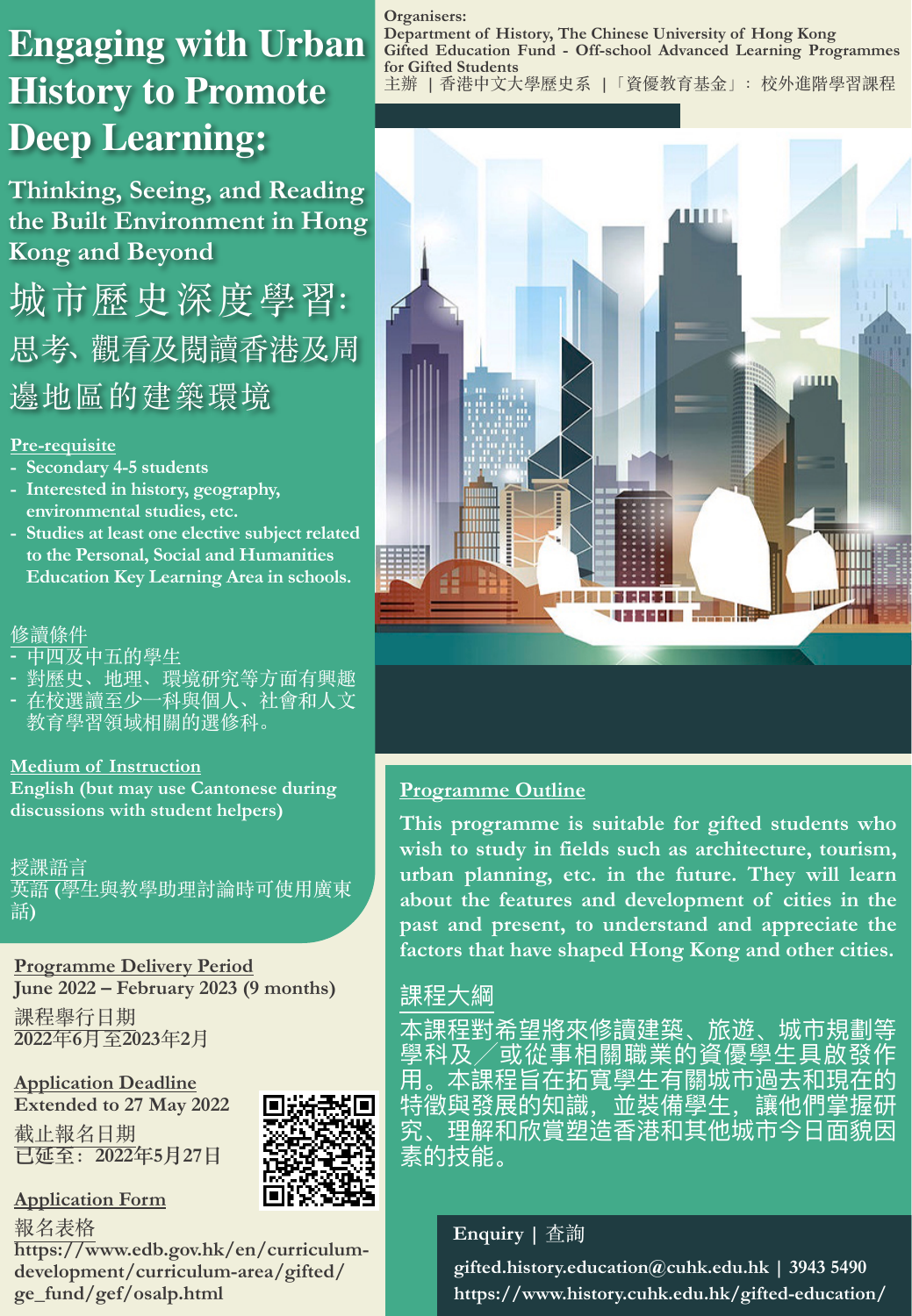# 「資優教育基金」:校外進階學習課程

### 課程編號 : **2021-10**( 適 合 中 學 生)

| 課程名稱                             | 城市歷史深度學習:思考、觀看及閱讀香港及周邊地區<br>的建築環境                                                                                                                                                                                                                                     |
|----------------------------------|-----------------------------------------------------------------------------------------------------------------------------------------------------------------------------------------------------------------------------------------------------------------------|
| 課程提供<br>機構                       | 香港中文大學歷史系                                                                                                                                                                                                                                                             |
| 主題                               | 人文學科和社會科學研究課程                                                                                                                                                                                                                                                         |
| 名額和學生在<br>2021/22 學年<br>就讀<br>年級 | 40名學生 (中四至中五)                                                                                                                                                                                                                                                         |
| 修讀條件                             | 申請人須對歷史、地理、環境研究等方面有興趣,並在<br>校選讀至少一科與個人、社會和人文教育學習領域相關<br>的選修科。                                                                                                                                                                                                         |
| 課程舉行<br>日期                       | 中 2022年6月至 2023年2月 (9個月) (暫定)                                                                                                                                                                                                                                         |
| 授課語言                             | 教材:英文<br>教學/討論:英語;學生與教學助理討論時可使用廣東<br>話                                                                                                                                                                                                                                |
| 目標                               | 拓寬資優學生有關城市歷史(即城市發展)的方法、<br>$\bullet$<br>觀點和史學、城市設計與文明本質的關係,以及塑造<br>建築環境形式和意義的因素方面的知識;<br>透過講座、實地考察和獨立專題探究,讓學生掌握分<br>析技巧,以認識香港及其他地方的城市環境發展;<br>提供機會,讓有志於未來從事與文化遺產保育、旅遊、<br>博物館管理、建築、城市規劃等相關行業的學生了解<br>城市歷史研究的重要性;及<br>● 發展學生的審美能力,並培養正面的價值觀和態度,<br>例如責任感、關心別人和環境、同理心等。 |
| 課程大綱*                            | 本課程旨在拓寬資優學生有關城市過去和現在的特徵與<br>發展的知識,並裝備學生,讓他們掌握研究、理解和欣<br>賞塑造香港和其他城市今日面貌因素的技能。課程對希<br>望將來修讀建築、旅遊、城市規劃等學科及/或從事相<br>關職業的學生具啟發作用。課程亦會發展學生的審美能<br>力,以及培養正面的價值觀和熊度。課程分為四個階段。<br>第一階段:城市歷史定義(9 小時)<br>● 透過多場講座,學生可在本學習階段獲得有關城市歷                                               |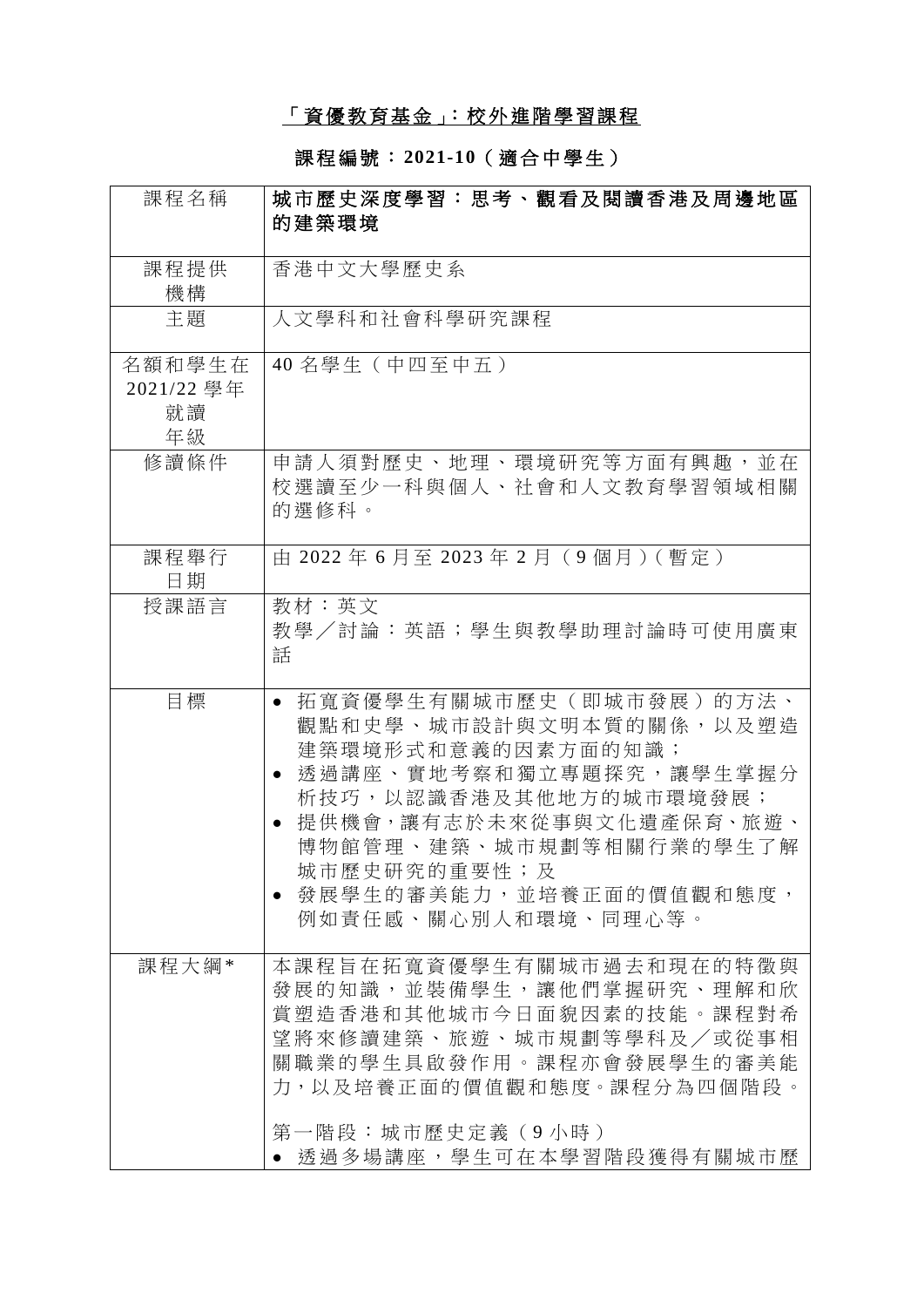|      | 史、研究方法、城市變量、研究城市歷史的社會價值、                                                                                                                                                                                                                             |
|------|------------------------------------------------------------------------------------------------------------------------------------------------------------------------------------------------------------------------------------------------------|
|      | 偉大的城市與文明等背景知識。<br>學生需於每節課後完成習作,以延伸學習並發展相關<br>的學習技能。                                                                                                                                                                                                  |
|      | 第二階段:進深學習課堂與參觀(約23小時)<br>• 在本學習階段,學生除參加多節互動的進深學習課堂<br>外,亦會參觀香港的博物館、文化遺產或其他相關地<br>點,例如「香港天際 100」(Sky100 Tower)。<br>透過進深的學習課堂和參觀,學生將獲得更多有關城<br>市歷史的進階知識,例如城市發展和公共衛生、城市<br>快速發展對社會環境的影響、文化遺產及其重要意義<br>等。學生能加深理解重要的城市歷史發展事件,並洞<br>悉世界不同地方的城市在過去和現在的共通特點。 |
|      | 第三階段:擴展核心技能和專題研究(約12小時)<br>● 學生先學習應用原始資料進行城市研究的重要技能。<br>此外,課堂上將介紹應對現今城市問題的替代方案和<br>新的城市規劃模式。                                                                                                                                                         |
|      | ● 學生將在本學習階段開展獨立專題研究。學生可提議<br>深入研究本地一處文化遺產(例如「大館」)或建築環<br>境(例如一個屋邨)。他們需要應用在學習階段一至三<br>中學到的知識和技能以完成任務,過程中包括閱讀文<br>獻、實地考察、訪談、繪圖、攝影、錄像、資料/數<br>據分析和整合、撰寫報告等。講師/學生導師會定期<br>與學生會面,聽取學生匯報研究進度,有需要時會為<br>學生提供指導和支援。學生需在本階段完結時繳交一<br>份研究報告。                   |
|      | 第四階段:延伸討論和成果展示(9小時)<br>本學習階段將就不同時代城市的對比分析、城市與價<br>值、以及城市特色與城市發展進行更多討論。學生亦<br>可提出其他感興趣的課題作討論,例如在大學修讀城<br>市歷史的職業前景。<br>課程結束時,學生將在成果展示活動匯報他們的獨立<br>專題研究成果。家長、教師和其他嘉賓將獲邀出席該<br>活動。                                                                       |
| 修讀費用 | * 因應 2019 冠狀病毒病的最新發展,課程提供機構可能<br>需要調整學與教的活動。<br>全免                                                                                                                                                                                                   |
|      |                                                                                                                                                                                                                                                      |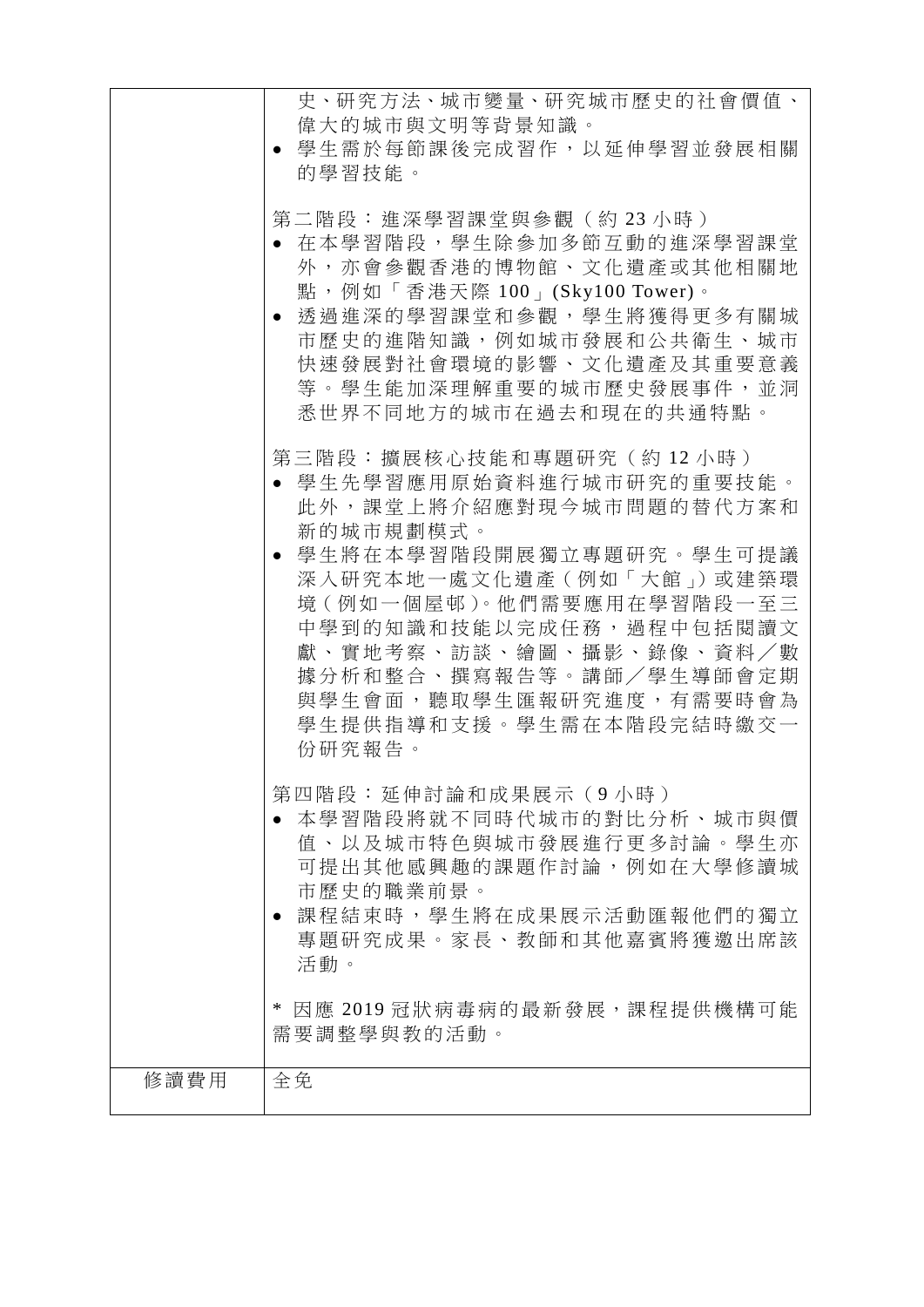| 報名方法       | 報名表格可於以下網頁下載:                                                                                                                                            |
|------------|----------------------------------------------------------------------------------------------------------------------------------------------------------|
|            | https://www.edb.gov.hk/tc/curriculum-development/curricu                                                                                                 |
|            | <u>lum-area/gifted/ge_fund/gef/programme/current.html</u>                                                                                                |
|            | 學校/家長/監護人請填妥報名表格,並於 2022年5月27日<br>或以前郵寄至以下地址:                                                                                                            |
|            | 新界沙田<br>香港中文大學<br>馮景禧樓1樓<br>歷史系(請註明一報名:城市歷史深度學習:思考、觀<br>看及閱讀香港及周邊地區的建築環境)                                                                                |
|            | (經辦人:Ian MORLEY 教授)                                                                                                                                      |
| 報名<br>所需文件 | 請於報名表格自我簡介的部分,以英文說明你期望如<br>$\bullet$<br>何透過參加本此課程以拓寬歷史方面的知識和加強校<br>內的學習。                                                                                 |
|            | 以英語拍攝一段不多於10分鐘的短片(請附上影片連<br>結), 内容包括自我介紹、生涯規劃, 以及從個人角度<br>重點講解參加本課程,可如何幫助達成自己訂定的職<br>業目標。可將短片燒錄在 DVD 上,與報名表一併繳<br>交;亦可將短片放於個人社交平台上,並在自我簡介<br>部分提供短片的超連結。 |
| 查詢         | Ian MORLEY 教授 (香港中文大學歷史系)                                                                                                                                |
|            | 電話:3943 7116                                                                                                                                             |
|            | 電郵: ianmorley@cuhk.edu.hk                                                                                                                                |
| 公布結果       | 2022年6月初(暫定)                                                                                                                                             |
| 日期         |                                                                                                                                                          |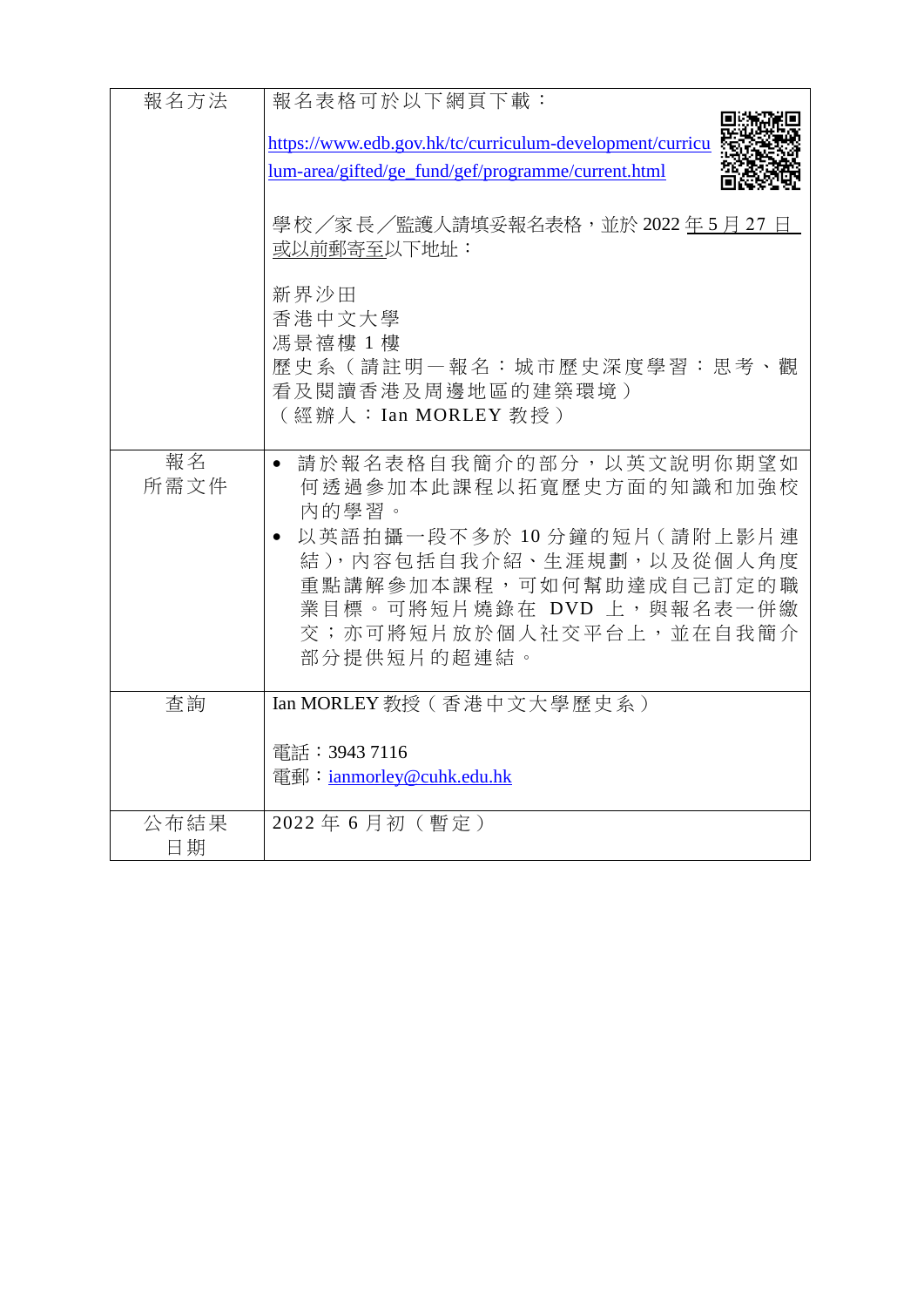## **Gifted Education Fund: Off-school Advanced Learning Programmes**

| Title of Programme                                                                | <b>Engaging with Urban History to Promote Deep Learning:</b><br>Thinking, Seeing, and Reading the Built Environment in Hong<br><b>Kong and Beyond</b>                                                                                                                                                                                                                                                                                                                                                                                                                                                                                                                                                                                                                                                                                                                                                                                                                                                                    |
|-----------------------------------------------------------------------------------|--------------------------------------------------------------------------------------------------------------------------------------------------------------------------------------------------------------------------------------------------------------------------------------------------------------------------------------------------------------------------------------------------------------------------------------------------------------------------------------------------------------------------------------------------------------------------------------------------------------------------------------------------------------------------------------------------------------------------------------------------------------------------------------------------------------------------------------------------------------------------------------------------------------------------------------------------------------------------------------------------------------------------|
| Programme Provider                                                                | Department of History, The Chinese University of Hong Kong                                                                                                                                                                                                                                                                                                                                                                                                                                                                                                                                                                                                                                                                                                                                                                                                                                                                                                                                                               |
| Theme                                                                             | Humanities and Social Science Research Programme                                                                                                                                                                                                                                                                                                                                                                                                                                                                                                                                                                                                                                                                                                                                                                                                                                                                                                                                                                         |
| Maximum No. of<br>Participants and Class<br>Level in the $2021/22$<br>School Year | 40 students (Secondary 4-5)                                                                                                                                                                                                                                                                                                                                                                                                                                                                                                                                                                                                                                                                                                                                                                                                                                                                                                                                                                                              |
| Pre-requisite                                                                     | should<br>show interest<br>in<br>Applicants<br>history,<br>geography,<br>environmental studies, etc. and is studying at least one elective<br>subject related to the Personal, Social and Humanities Education<br>Key Learning Area in schools.                                                                                                                                                                                                                                                                                                                                                                                                                                                                                                                                                                                                                                                                                                                                                                          |
| Programme Delivery<br>Period                                                      | From June 2022 to February 2023 (9 months) (tentative)                                                                                                                                                                                                                                                                                                                                                                                                                                                                                                                                                                                                                                                                                                                                                                                                                                                                                                                                                                   |
| Medium of Instruction                                                             | <b>Course Material: English</b><br>Class teaching/ Discussion: English. Students may use Cantonese<br>during discussion with student helpers.                                                                                                                                                                                                                                                                                                                                                                                                                                                                                                                                                                                                                                                                                                                                                                                                                                                                            |
| Objectives                                                                        | To broaden the knowledge of gifted students on the methods,<br>perspectives and historiographies of urban history (i.e. the<br>development of cities), the relationship between city design and<br>the nature of civilisation, and also the factors that shape the form<br>and meaning of the built environments;<br>To equip students with the critical analytical skills to understand<br>the development of the urban environment in Hong Kong and in<br>other places through lectures, site visits and independent<br>researches;<br>To provide an opportunity for students to understand the<br>significance of urban historical study should they wish to pursue<br>a future career in an area related to conservation of the cultural<br>heritage, tourism, museum administration, architecture, urban<br>planning, etc.; and<br>To develop aesthetic appreciation among the students and<br>nurture positive values and attitudes such as responsibility,<br>caring of people and the environment, empathy, etc. |
| Programme Outline*                                                                | This programme aims to broaden the knowledge of gifted students<br>on the features and development of cities in the past and present,<br>and equip them with the skills to study, understand and appreciate<br>the factors that shape Hong Kong and other cities into the form we<br>see. The programme is enlightening to students who wish to further<br>their study and/ or pursue a career in relevant fields such as                                                                                                                                                                                                                                                                                                                                                                                                                                                                                                                                                                                                |

### **Programme No. 2021-10 (For secondary students)**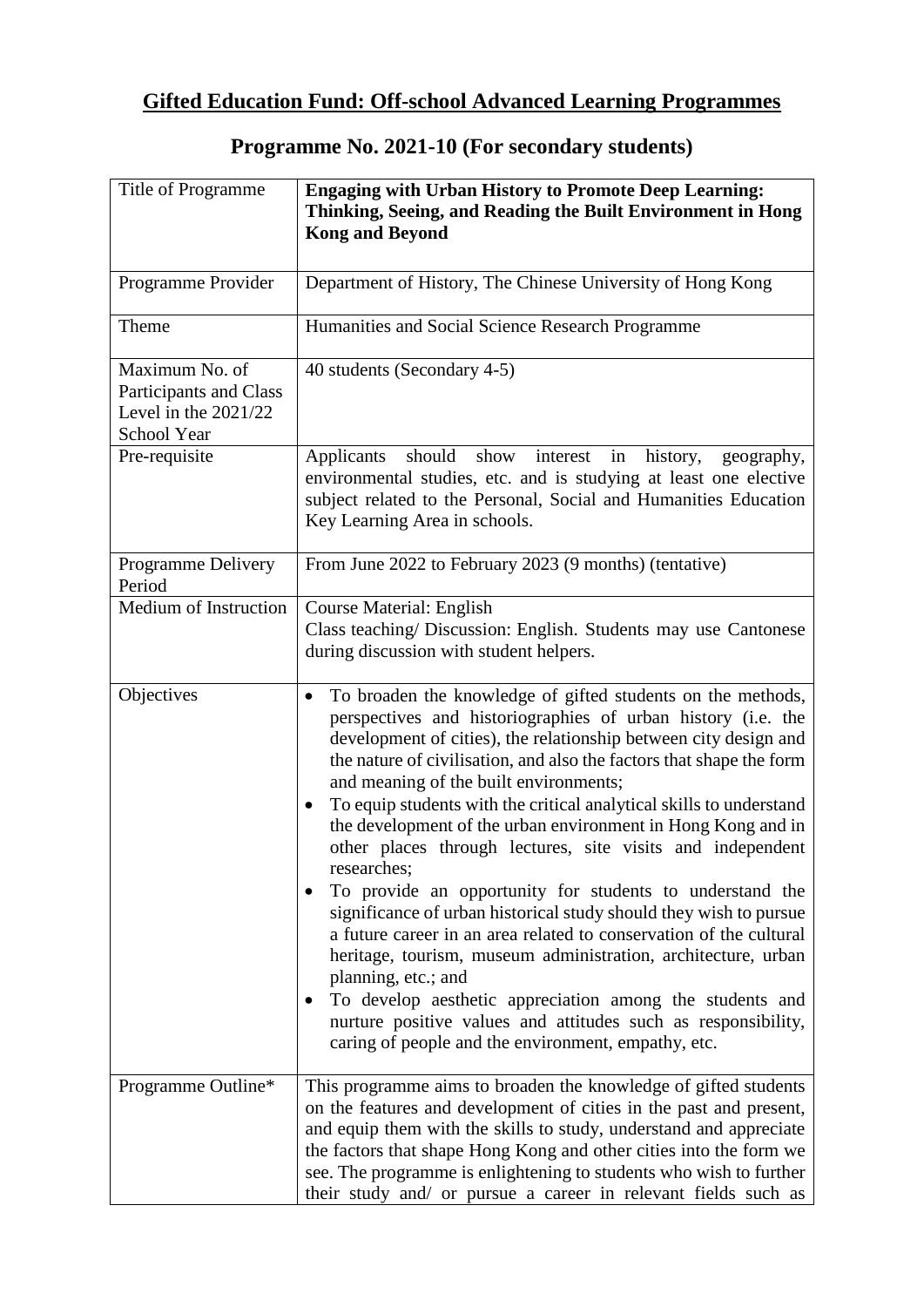| architecture, tourism, urban planning, etc. in future. The<br>programme will also develop aesthetic appreciation and nurture<br>positive values and attitudes among the students. The programme<br>consists of four phases.                                                                                                                                                                                                                                                                                                                                                                                                                                                                                                                                                                                                                                                                                                                                                                                                                                                                                   |
|---------------------------------------------------------------------------------------------------------------------------------------------------------------------------------------------------------------------------------------------------------------------------------------------------------------------------------------------------------------------------------------------------------------------------------------------------------------------------------------------------------------------------------------------------------------------------------------------------------------------------------------------------------------------------------------------------------------------------------------------------------------------------------------------------------------------------------------------------------------------------------------------------------------------------------------------------------------------------------------------------------------------------------------------------------------------------------------------------------------|
| Phase I: Defining Urban History (9 hours in total)<br>A number of lectures will be arranged in this phase for<br>$\bullet$<br>students to acquire background knowledge on urban history,<br>the study methods, urban variables, social values of the study,<br>great cities and civilisations, etc.<br>Students will complete an exercise to extend their learning and<br>develop relevant study skills after each session.                                                                                                                                                                                                                                                                                                                                                                                                                                                                                                                                                                                                                                                                                   |
| Phase II: Intensive Lessons and Visits (about 23 hours)<br>In this phase of the programme, apart from participation in<br>$\bullet$<br>several intensive lessons with interactive activities, students<br>will visit museums, cultural heritages or other relevant sites in<br>Hong Kong, e.g. the Hong Kong Museum of History and<br>Sky100 Tower.<br>Through intensive lessons and site visits, students will acquire<br>$\bullet$<br>more advanced knowledge related to urban history such as city<br>development and public health, social-environmental impacts<br>of rapid urban growth, cultural heritage and its significance, etc.<br>Students will also develop deeper understanding of major urban<br>historical affairs and identify commonalities in the human urban<br>experience in different places of the world in past and<br>present-day contexts.                                                                                                                                                                                                                                         |
| Phase III: Expansion of Core Skills and Independent Research<br>(about 12 hours)<br>Students will first learn the important skills to conduct urban<br>research using the primary resources provided. Besides, urban<br>alternatives and new urban planning models to cope with<br>existing city problems will be introduced in the lessons.<br>Students will start to conduct an independent research in this<br>phase of the programme. Each student may propose a local<br>cultural heritage (e.g. Tai Kwun) or a built environment (e.g. a<br>housing estate) for in-depth study. They need to apply the<br>knowledge and skills learnt in phase I to III to complete their<br>tasks. Literature review, site visits, interviews, drawing,<br>photography, video recording, analysis and consolidation of<br>information/data, report writing, etc. are required. Students will<br>meet and report their work progress to the instructor/student<br>helpers regularly. Mentorship and support will be provided<br>whenever necessary. Students will submit a research report by<br>the end of this phase. |
| Phase IV: Further Discussion and Showcase Event (9 hours in<br>total)<br>Further discussion will be made in this phase on comparative<br>analysis of cities in different places and eras, the cities and<br>values, urban features and urban development. Students may                                                                                                                                                                                                                                                                                                                                                                                                                                                                                                                                                                                                                                                                                                                                                                                                                                        |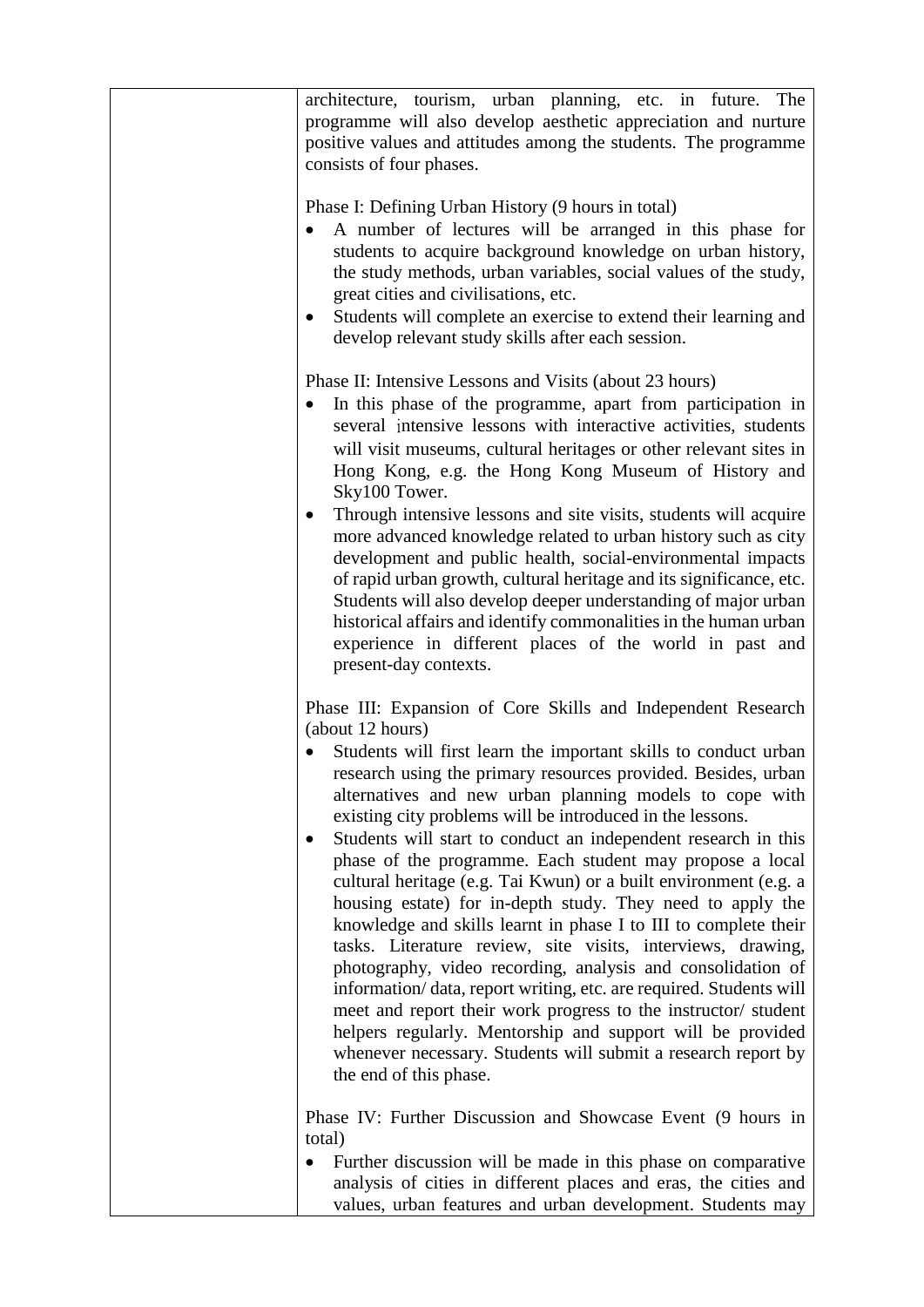|                                                            | propose additional topics that they show interest for discussion<br>such as the career prospect of studying urban history in the<br>university.<br>Students will present their independent research findings in a<br>showcase event to be held by the end of the programme.<br>Parents, teachers and other guests will be invited to attend the<br>event.<br>* In view of the latest development of the COVID-19 pandemic,<br>the programme provider may need to modify the learning and<br>teaching activities as a contingency.                                                                                                                                                                                                                                                        |
|------------------------------------------------------------|------------------------------------------------------------------------------------------------------------------------------------------------------------------------------------------------------------------------------------------------------------------------------------------------------------------------------------------------------------------------------------------------------------------------------------------------------------------------------------------------------------------------------------------------------------------------------------------------------------------------------------------------------------------------------------------------------------------------------------------------------------------------------------------|
| <b>Admission Fee</b>                                       | Free of charge                                                                                                                                                                                                                                                                                                                                                                                                                                                                                                                                                                                                                                                                                                                                                                           |
| <b>Application Method</b>                                  | Application form can be downloaded from the following webpage:                                                                                                                                                                                                                                                                                                                                                                                                                                                                                                                                                                                                                                                                                                                           |
|                                                            | https://www.edb.gov.hk/en/curriculum-development/curr<br>iculum-area/gifted/ge fund/gef/programme/current.html                                                                                                                                                                                                                                                                                                                                                                                                                                                                                                                                                                                                                                                                           |
|                                                            | Please complete the application form and send it by post on or<br>before 27 May 2022 to the following address:                                                                                                                                                                                                                                                                                                                                                                                                                                                                                                                                                                                                                                                                           |
|                                                            | Department of History<br>Rm 131, Fung King Hey Building<br>The Chinese University of Hong Kong<br>Shatin, New Territories<br>(Attn: Prof. Ian MORLEY)<br>[Please specify: Application for Engaging with Urban History to<br>Promote Deep Learning: Thinking, Seeing, and Reading the Built<br>Environment in Hong Kong and Beyond]                                                                                                                                                                                                                                                                                                                                                                                                                                                       |
| Documents to be<br>Submitted along with<br>the Application | Please write about the following in the section of Student's<br>Self-introduction in the application form:<br>- A personal statement in English outlining how participating<br>in this programme, as you expect, might broaden your<br>knowledge in history and enhance your learning in school.<br>Compose a short video clip of yourself introducing who you<br>are, and stating what your career plan is. Please highlight how,<br>in your view, taking part in this programme may assist you in<br>reaching your career goals. Please present in English with no<br>more than 10 minutes in duration. You may either submit the<br>video clip by a DVD or upload your clip onto your social<br>media platform and provide a hyperlink to the video clip in the<br>Self-introduction. |
| Enquiry                                                    | Prof. Ian MORLEY (Department of History, The Chinese<br>University of Hong Kong)                                                                                                                                                                                                                                                                                                                                                                                                                                                                                                                                                                                                                                                                                                         |
|                                                            | Tel No.: 3943 7116<br>Email: <i>ianmorley@cuhk.edu.hk</i>                                                                                                                                                                                                                                                                                                                                                                                                                                                                                                                                                                                                                                                                                                                                |